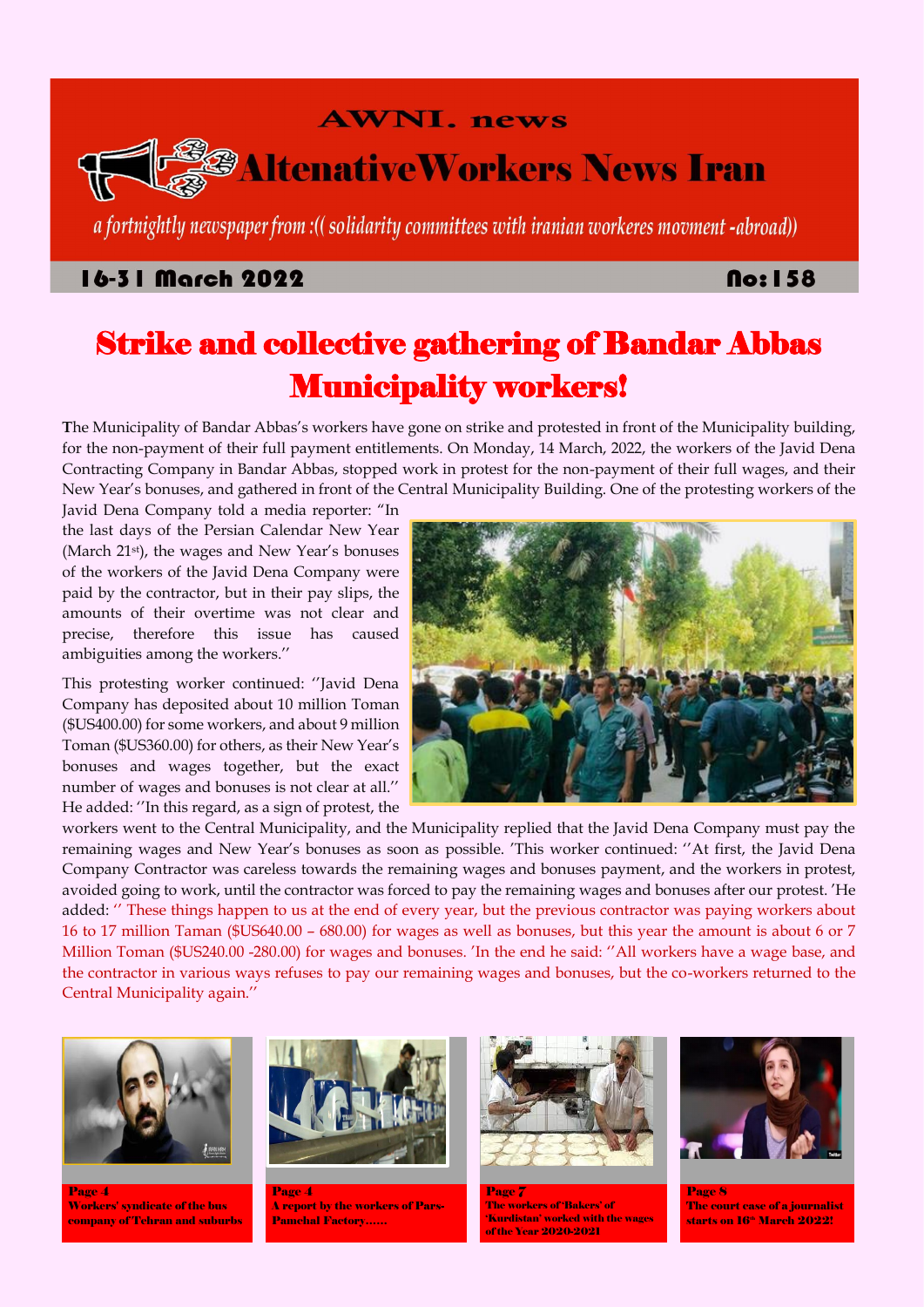## The Irish Teachers Union's

## Supporting Iranian Teachers 'Protests!

*TUI represents over 19,000 members in second level schools, colleges and centers of further and adult education and Institutes* 



The letter of the Secretary-General of Teachers' Union of Ireland

To Antonio Guterres, Secretary-General of the United Nations

Wednesday, March 16, 2022

To Mr. Antonio Guterres, Secretary- General of the United Nations

Please Support the Strikes of Iranian Teachers

Dear Secretary General,

I am writing this letter to you on behalf of the Irish Teachers' Union (TUI), which represents more than 19,000 Irish teachers in secondary and higher education, and we are deeply concerned that the Iranian Government has repressed and imprisoned teachers, for exercising their basic human rights, which are freedom of expression and freedom of assembly. Iranian teachers have been involved in protests and guild activities in support of better conditions and receiving their arrears. The Irish Teachers' Union is supporting Iranian teachers' strikes and protests for their demands unequivocally. We ask you respectfully to intervene in this matter:

1. Stop the repression, arrests, and dismissals of teachers and guild activists.

2. Ensure the release of all imprisoned teachers.

3. Implementation of the teachers 'classification ranking and matching bill.

4. Permanent employment of contract teachers in educational services.

5. Recognizing teachers' rights to demonstrate without repression, arrest of intimidation.

The Irish Teachers' Union calls for immediate action of the United Nations, UNHCR, the UN Human Rights Council and relevant special rapporteurs and International Human Rights Organizations to address the situation of Iranian teachers.

Yours sincerely,

Michael Gillespie

Secretary - General of Irish Teachers' Union

## Mass dismissal of workers at the Khamseh (Zanjan) Cement Factory on the eve of the Persian New Year (21 March 2022)

**O**n the eve of the Persian New Year (21 March 2022), the workers at this factory, situated at the kilometer 45 of Zanjan - Miyaneh Roads, were all dismissed. According to a local news source these workers had already gone on strike on Thursday, February 24, 2022, to demand the right to have their own representative, an increase in their wages, reforming the working shift situation, and hot food promises as well as the productivity benefits. In continuation of their strike and gathering they led the financial and planning manager and the storage facilities manager towards the gate and expelled them from the factory.

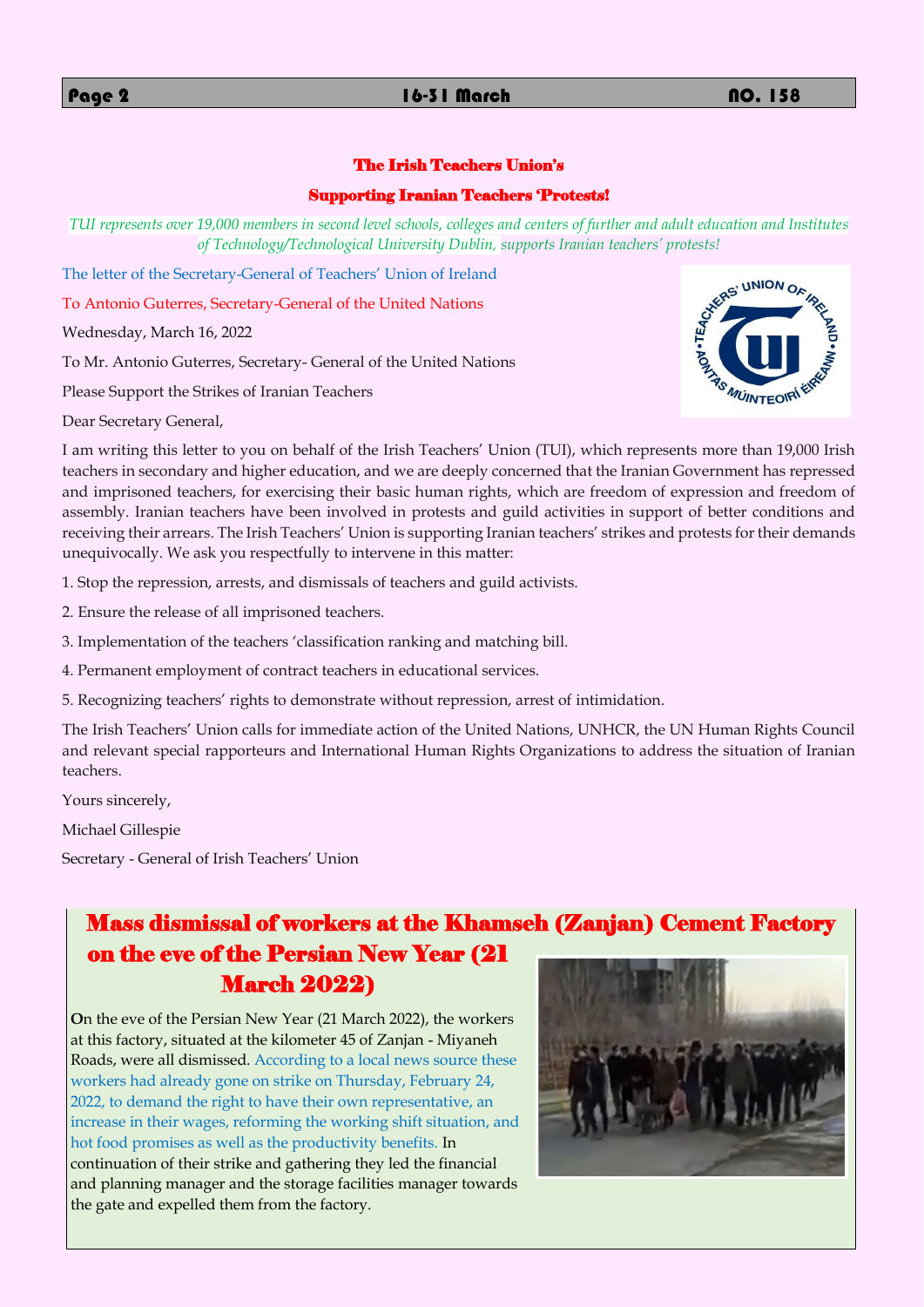

**T**hese 63 workers in Omidiyeh County are not allowed to enter their workplaces and they don't know what to do. On Wednesday, March 16, one of these workers told a media reporter that these workers have been banned to enter the company premises because they oppose to sign a contract with a contractor.

Sixty-three green space workers of Aghajari Gas & Oil Company have been banned from entering the Company facilities after opposition to the change in their situation from regular to contractual employment!

He said: insistence of the Aghajari Oil Company to change the job situation of the 63 workers who from 2008 have been working directly or indirectly with the Oil Company caused the workers to gather in protest for about four months ago in Ahwaz. He said, we have contacted government and non-government institutions many times to get back to our jobs. Despite promises we have not gained any results. He added that the average seniority of these workers is between 10 to 15 years and during this time we have been working for the Aghajari Oil Company with no employment contract. Then, suddenly, three months ago the management decided to relegate our employment to a contractor instead of giving us a permanent employment contract with the oil company. So, all the workers who were against the signing of a contract with the contractor couldn't continue to work and the security prevented us to enter our workplaces. He continued: none of the green space workers had any work agreement with the Company during our work over the years and for this reason our wages, insurance and other benefits have been deficient. He continued: for many years we received the minimum (10 to 15 paydays per month) waiting for a permanent contract with the Oil Company. The management wants us to sign a contract with the contractor to be able to continue to work.

Another worker said: our wages are much lower than other contractual workers and possibly we can earn full wages by signing with a contractor, but then we have taken ten steps backwards instead of going forward. He said we have had our experiences with different contractors, and we have not had any job security over the years. A large portion of our wages and benefits went to the contractors. He added: we, 63 workers, have been substitutes for 97 regular workers for when they are on vacation, sick or for



whatever reasons, but they have used us full time. We contractual workers work in close



quarters and see how the regular workers have the wage, welfare, and other benefits that we don't have, but we have hoped that eventually our employment situation would be regularized. He added: recently the job classification plan has been implemented for all employees of the Company, but we did not benefit from this plan. He said that this plan encompasses all the workers that are in SAPNA database and since we are not there, we are deprived of the plan's benefits. We are worried about the future of our job security and the future of our children. All along we have told local officials and even the Minister of Oil about our problems. They all, especially the Minister, have promised solving our problems which we hope will bear fruit.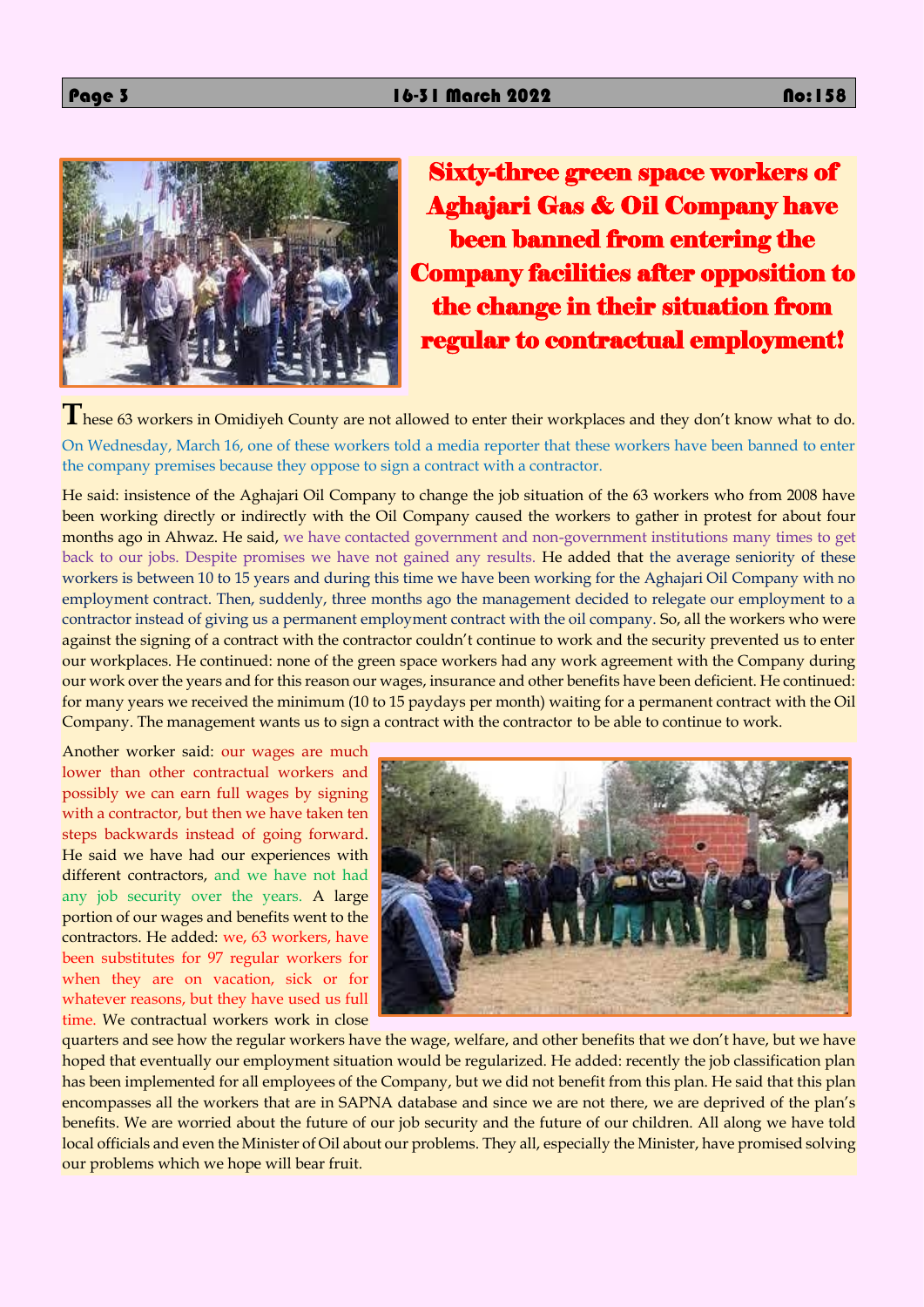### Workers' syndicate of the bus company of Tehran and suburbs:

#### we condemn the imprisonment of Amir Abbas Azarvand, journalist and a supporter of the working class

**H**e was arrested violently on Tuesday, 8 March, 2022 during the International Day of Women Celebration in student Park (City Theater) by the security agents. After being taken to Evin Prison Judiciary Office, he was taken to quarantine sector, where he was sentenced to 3 years and 7 months imprisonment for activities against the "system". He was additionally banned from membership in any social and political group and leaving the country for two years.



The Workers' Syndicate of the Bus Company of Tehran and Suburbs strongly condemns this imprisonment and demands his unconditional release, as well as the release of all imprisoned workers' activists, teachers, retirees, on other workers advocates.

A report by the workers of Pars-Pamchal Factory about their activities to receive their six months wages arrears, New Year bonus, and seven months of insurance benefits and the noncompliance of the officials in the management and the Qazvin Province!

On Wednesday, March 16, the workers of this factory, located in Industrial City of Qazvin Province, reported on their activities, and added: to win our demands, we organized several gatherings in our workplace and in front of Provincial executive offices. Several of these workers told a media reporter that irregular pattern of their wages and insurance benefits payment in this Paint Tempering factory has caused many family and livelihood problems for the workers. As a result of the management financial problems and non-payment of our wages for six months, our livelihood is becoming harder and harder. They are also worried about their insurance benefits which have not been paid for seven months. They say they have many complaints vis a vis the officials on the city, as well as on the Provincial levels, for they don't show any serious reaction.

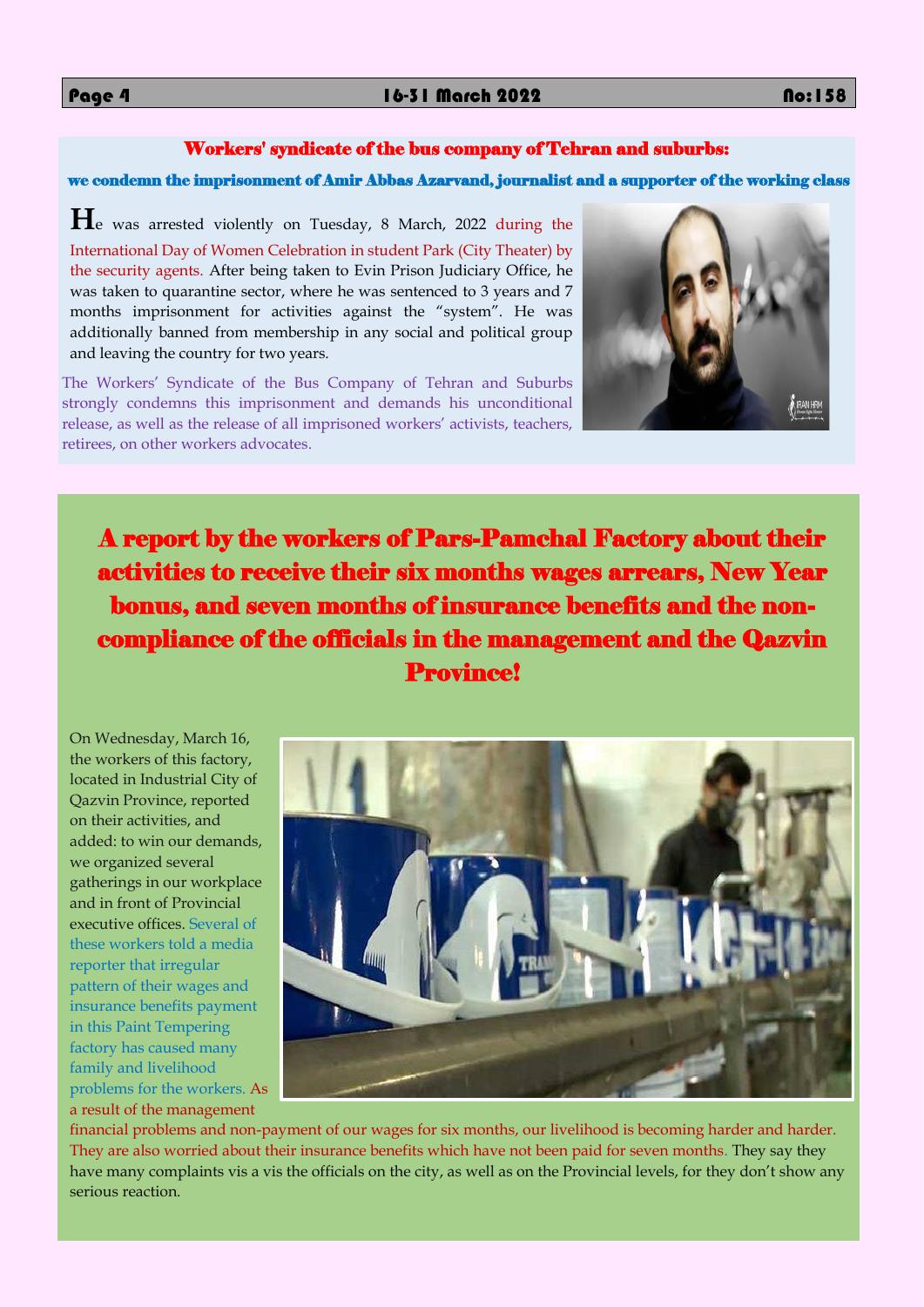Protest gatherings of the workers at Heavy Transportation Unit of Chadormalu Mining and Industrial Company in front of the Public Communications of the Judiciary Branch and in front of the Court of Administrative Justice regarding their 12 months wage arrears

On Saturday March 5, these workers gathered in protest in front of the Public Communications of the Judiciary Branch. The following day they continued their protest in front of the Court of Administrative Justice. According to a media repot, 45 workers of the Heavy Transportation Unit of Chadormalu Mining and Industrial Company who say they have not received their wages and other benefits for the past 12 months, because of the differences regarding the type of their contracts reported the intervention of the Judiciary Branch. Based on the determination by the resolution groups of the Labor Bureau, these workers should be a party in the contract with the main management and not with the consumer cooperatives or any other contractors.

Despite this, with the complaint the case of these workers has been suspended and Judge Ghahrmani, who oversees this case has issued a "temporary order" on this case to stop the Labor Bureau determination. Several other judges have expressed being surprised about this temporary order. Ali Asghar Refahi, the General Director of Public Communications of Judiciary Branch has told the workers that after the New Year holidays they will take care of the case.

**\*\*\***

# I am 'Arash-Jowhari' a worker and an activist!

I have been arrested for being an activist regarding the situations in this government 's achievement. i.e., the inhumane life of the workers strata as in 'poverty, 'Forced prostitution', 'wages multiple times below the poverty line', 'inequality between men and women, 'racial prejudice,' and so on. And the authorities have created a separate case against my wife 'Shadi 'as a lever to



pressure to me on. From the first day that the fires of 'corona' was burning hot, and the authorities were hiding in their penthouses, my wife with all her ability for the sake of her social and humane duties was active in hospital. and for her efforts she was persecuted, a legal file created against her and eventually imprisoned. Corona has subsided, but the fires of suppression and injustice are still burning in front of the eyes of all the Iranian people. Humane life needs things such as freedom, equality, and comfort, but the life in Iran is a like as solid as a wall that has turned life in to hell, without doubt, the cause of this wall is the present government.

You the people are the judges of our justice system.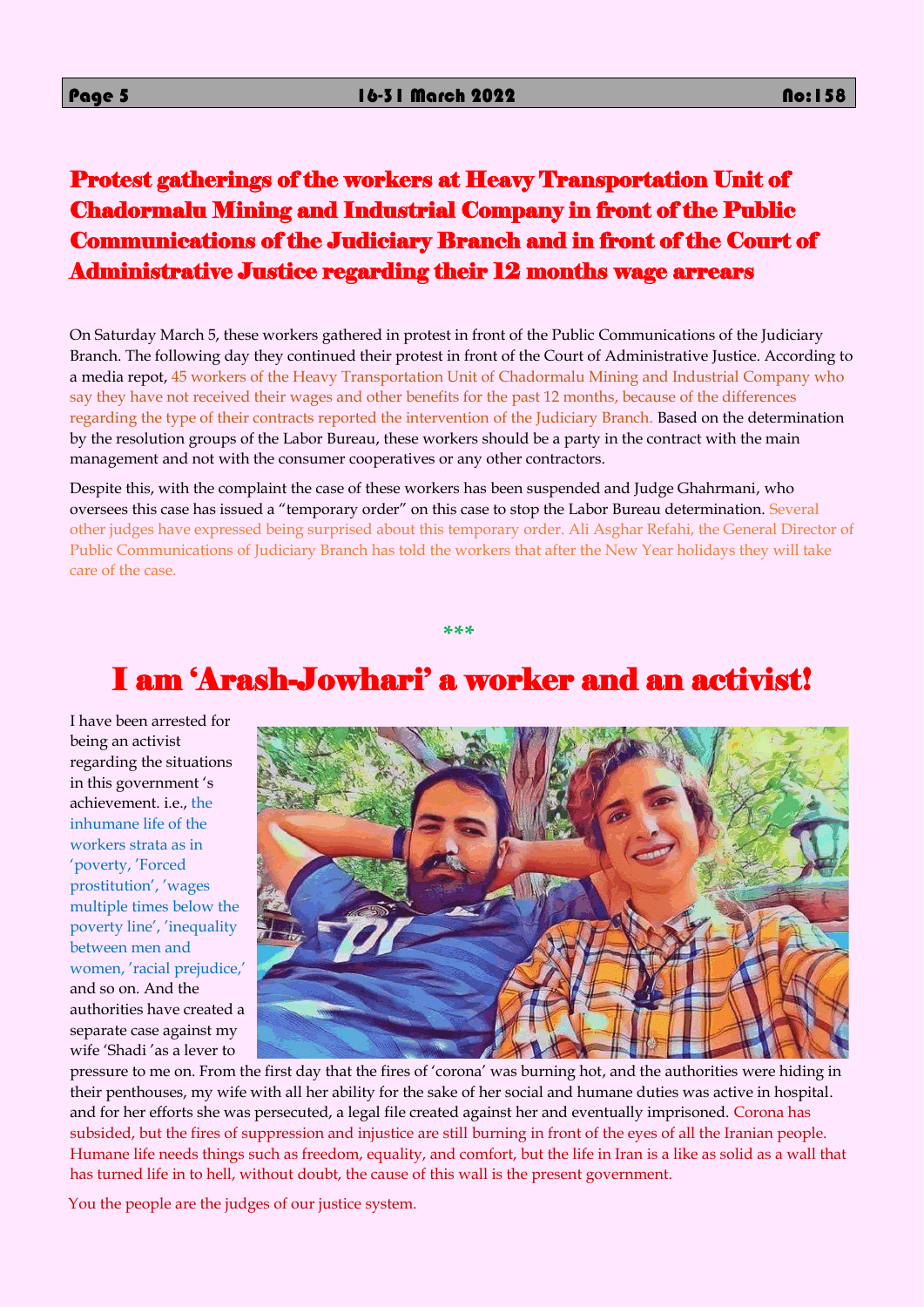The bulletin of the center of the teacher's union of Iran (Tehran) in protest to the security and judicial pressures on 'Zhaleh Roohzad', 'Rasool Badoghi, and 'Hamid Ghamdi'

 $<$  we believe with certainty that our co-teachers are innocent, if you are certain of your claim, permit the court session for the union activists begins  $\geq$ 

On Saturday 26th of Marc, 2022, The center of the teacher's union of Iran (Tehran) released a bulletin in protest to the increase in pressure to the security and judicial case of the teachers ' Zhaleh-Roohzad,' 'Rasool-Badaghi', and 'Hamid Noori'.

In the past year the movement of the teacher's union with the coordinated guidance and the creation of the union of teachers, have turned the streets in to the in the nation. This on-looker



has turned in to a template for the social movement in 'Iran'. In the bases of this influence, in the past year the security forces' pressure has been increased on the union activists and in the last year, and there have been cases created against the union activists all over the country.in this continuation in the month of March 21<sup>st</sup>, 2022, at the end of the Persian Calendar New-year holiday season, we will witness the court case of three of the teacher's union activists in the revolutionary courts. Mrs. 'Zhaleh -Roohzad' a retiree teacher and union activist and Mr. Rasool-Badaghi', and Mr. 'Hamid-ghandi' members of the teacher's union of 'Islam-Shahr' will appear in the 15<sup>th</sup>, 16<sup>th</sup> and in the 26<sup>th</sup> branch of the revolutionary court of Tehran for the reason of being union activist and with false charge. Even though, in the past year despite security pressures and judicial orders, the teacher's movement did not stop, but it seems that the authorities instead of replying to the unionists' demands, they are trying to suppress them. We, as the focus of the teacher' union of Iran (Tehran) condemn the increase of pressure on us by the authorities and declare that such tactics will not weaken our demands and determinations, as it never did in the past. Our insistence about our activist's innocence is such that we invite the authorities to a civil discussion in this matter. We ask you to set up the court for 'Zhaleh Roohzad,' 'Rasool-Badaghi', and'Hmid-ghanbari' according to the law and permit our members from all over the country to be present, so that the facts can be disclosed from both sides.

Don't the authorities always claim that the union activists are a security threat to the country, then, let the courts start legally and then we can explain our cases legally.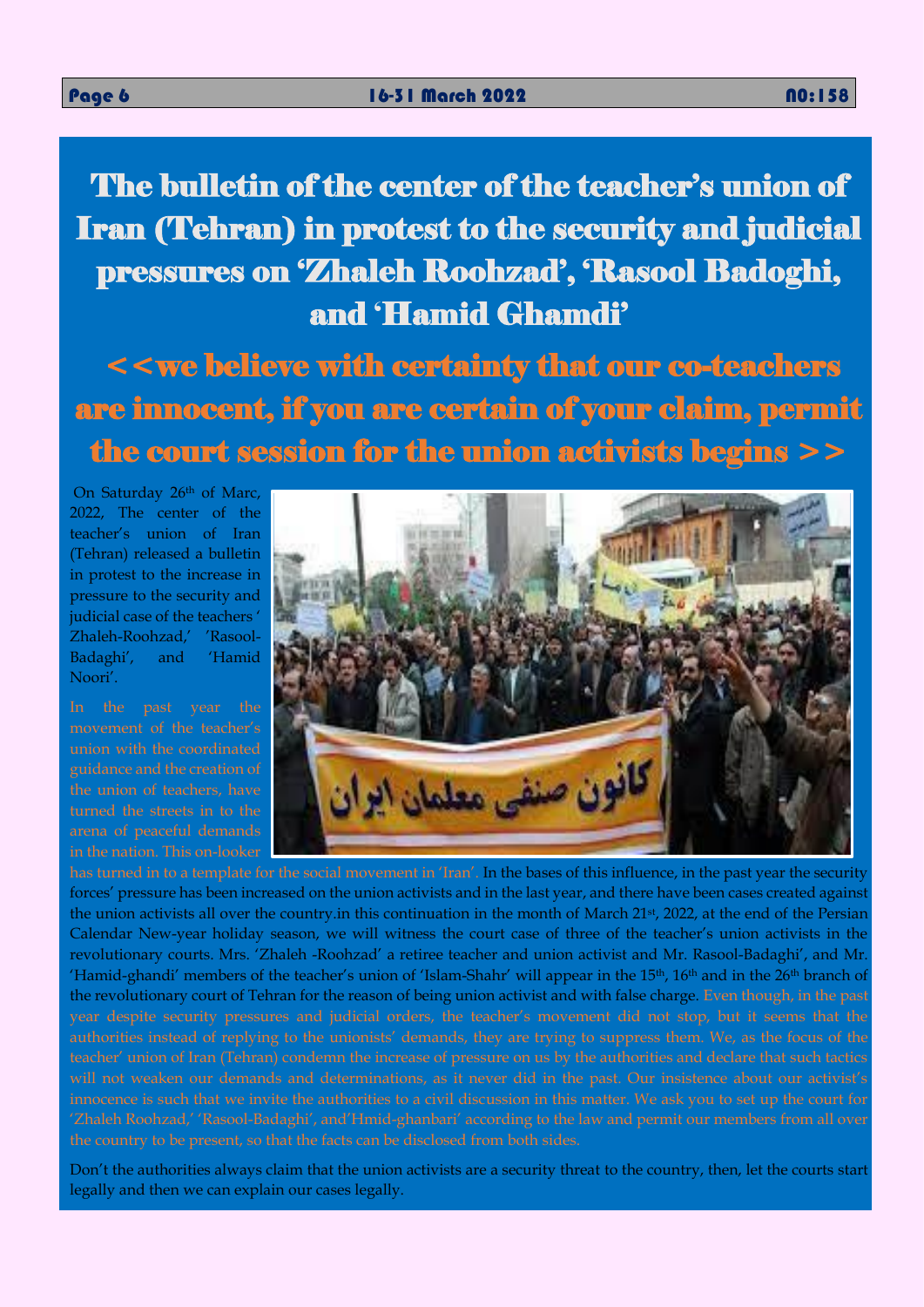# The workers of 'Bakers' of 'Kurdistan' worked with the wages of the Year 2020-2021!

**T**he year of 2020-2021, from the point of you of wages was one of the hardest years for the workers of 'Bakers.'

The wages of the workers of the bakery industry even the ones that are included in the official employment law, unlike the other workers do not get wages increase and their wages are not restored as stated by the law, but by an unwritten deal between bakers' union and the government. The wages of the bakers is not in accordance to the rise of the bread price; and in many cases is below the official



wage.'Abdullah Belvasi,' An activist in the baker's union of Kurdistan said, these workers were always the victims of political calculations or economics of resistance and still are. The wages stated by the council of workers and article 41 of the law was never paid to the workers. And the rise of the wages of these deprived workers is contingent to the rise of the price of bread that it doesn't happen even



every two years. But even this increase is not paid on time to the workers. An example is the workers of Bakery that only had wages increase at the end of the year 2020-2021. According to 'Belvasi' for example the wages of the workers of 'Kurdistan' was increased in the last month of the year in the month of March- April. These workers worked the whole of the year 2021-2022 with the year 2020-2021 wages. Of course, this increase in wages is for the bakery that has four workers and daily consumption of 7 bundles for baking the bread. While the groups belonging to the government confess that the minimum income for a baker family in the year 2020-2021 was 10 Million Toman (US\$400.00) per month, the income of the bakery workers of is 1/3rd of the poverty line. According to this union activist, the daily income of a bakery worker is 140 thousand Taman (US\$5.6) per day. And in one month, the worker works for 26 days and must forfeit two days of his wages (US\$11.20) for the insurance, and their total income is 3 million and 400,000 Toman (US\$136.00) per month. i.e., 600,000 Toman (US\$2,400.00) less than the wages of the year 2020-2021. I must say that the wages are not below poverty, line but below

death line.